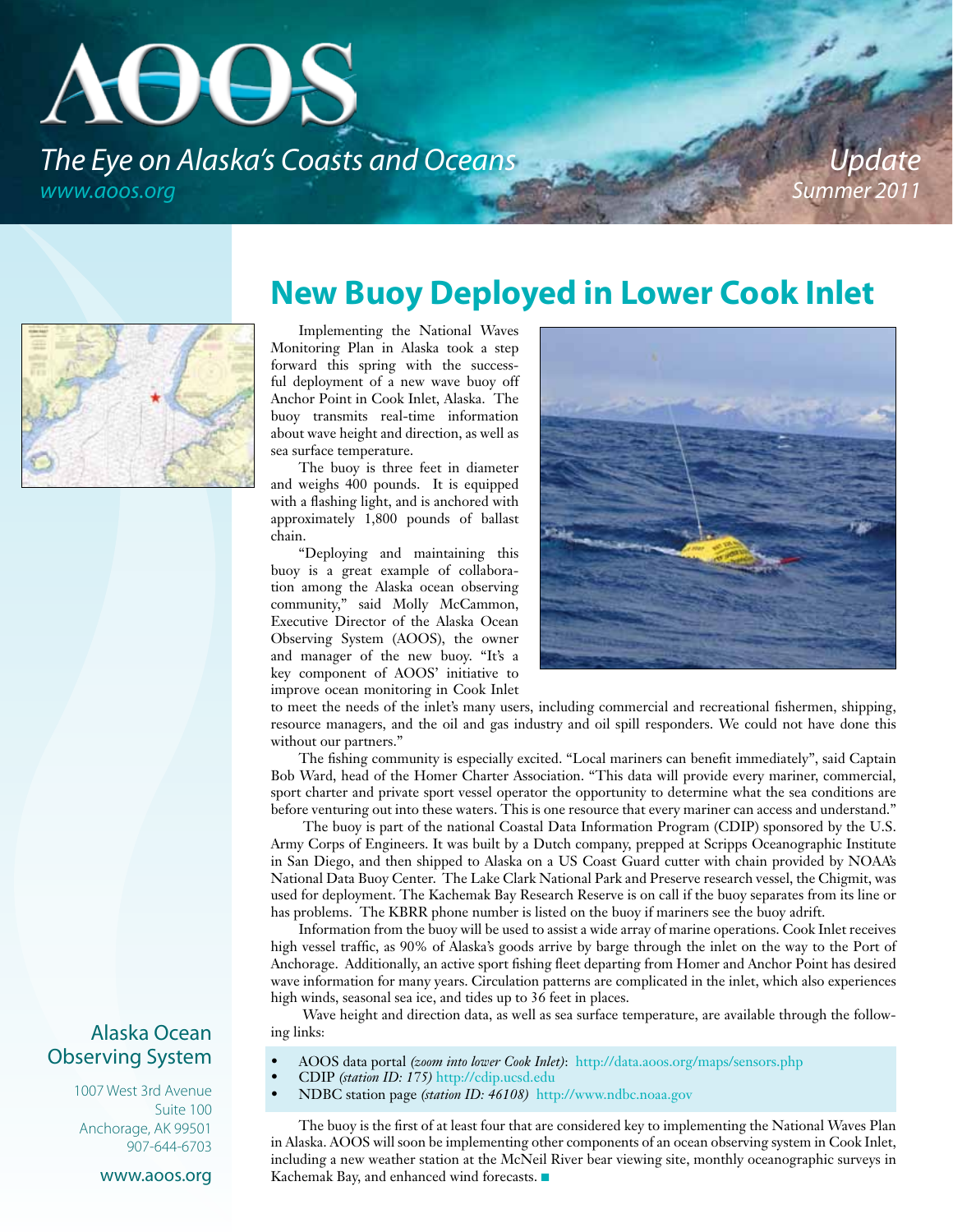# Cook Inlet

#### **DID YOU KNOW?**

- The Cook Inlet watershed covers 100,000 square km
- 11% of the watershed is covered by glaciers
- The total average annual surface-water discharge into Cook Inlet is estimated to be 116,000 cubic feet per second. That's about half the Yukon River outflow and twice the Copper River.
- Half of the annual total discharge comes from the Susitna River basin.
- The annual suspended-sediment flowing into Cook Inlet is more than 44 million tons. Alaska has three of the four highest sedimentdischarging rivers in the US with the Copper (80 million tons), the Yukon (65 million tons), and the Susitna (25 million tons). The Mississippi River is first with 230 million tons.
- Cook Inlet is an important transportation route, with the Port of Anchorage handling 95% of all merchandise goods used by Alaskan communities west of Cordova
- Around 30% of the Cook Inlet Basin is Federal land. This includes four national parks (Denali, Lake Clark, Katmai, and Kenai Fjords), 1,800 square miles of the Chugach National Forest, and 3,000 square miles of Kenai National Wildlife Refuge land.

## **Cook Inlet's Vast Tidal Power Potential**

- Cook Inlet has the fourth largest tidal range in the world at 12 meters or 36 feet!
- Current speeds can be as high as 10 knots.
- Tidal power, as predictable as the daily tide, produces no greenhouse gases and can be tied into the electricity grid.
- Tidal resources in Alaska represent over 90% of the total tidal energy potential in the entire United States.

Today, there are several projects in progress to develop tidal power in Cook Inlet. The Ocean Renewable Power Company (ORPC) has secured preliminary permits near Fire Island and the East Foreland areas of Cook Inlet. To harness tidal power, scientists and engineers need substantial oceanographic information. ORPC is collecting data on current velocity, sea floor bathymetry, geophysical information and environmental considerations, and will incorporate circulation modeling performed by UAA to locate optimal sites at the East Forelands. The Department of Energy (DOE) is funding a UAA study that will help ORPC choose the best design and components for use in this unique environment with high suspended sediment contents (silt), by building a laboratory flume for long term testing.

After two full years of environmental monitoring and completion of permitting requirements in 2012, OPRC plans to begin installing the tidal generator in 2013 at the East Foreland site. This will kick off a full year of operations and monitoring as Cook Inlet's first tidal energy pilot project in motion. After completing the pilot project, ORPC hopes to build the power system to a commercial-scale project that includes turbines throughout the Inlet, providing tens of thousands of homes with reliable, clean, renewable electricity.  $\blacksquare$ 



**Fig. 1 ORPC's Beta TidGen™project, an example of a tidal-powered electricity system currently used in Maine.**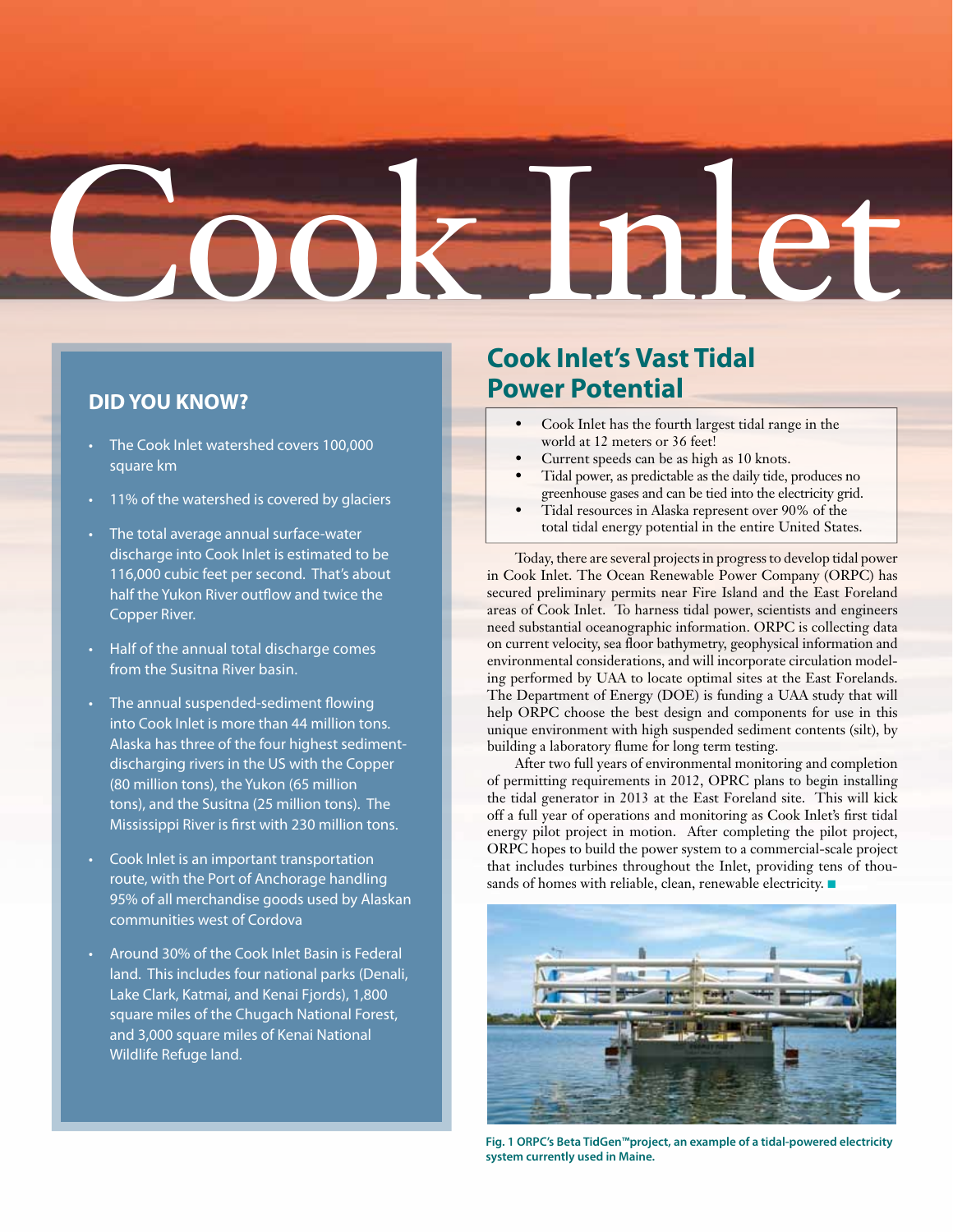

Many scientists and other stakeholders are interested in the underwater topography (known as bathymetry) of Cook Inlet. Understanding bottom features allows better understanding of circulation and marine habitats and helps with safe navigation. In Cook Inlet, the bathymetry is particularly complex and dynamic due to strong currents and a heavy silt load that changes the underwater environment with each tide. In addition as there is flooding and drying associated with tides in this region, the bathymetry is melded together with land topography to cover possible inundation zones."

NOAA's Rich Patchen and Lyon Lanerolle are currently assembling the best bathymetry and land topography data available from a variety of different research efforts. Their goal is to develop a model based on this sea and land topography to show how water moves through Cook Inlet. <sup>n</sup> **Fig 2. Water level in Cook Inlet modeled by NOAA.**

#### **Buoys and Weather Stations**

## **An Inlet View**

AOOS provides access to almost 100 real-time sensors in the Cook Inlet area, including weather stations, buoys, stream gauges, tide gauges, wind meters, and water level stations. Visit AOOS' real-time sensor map to get timely information on conditions near you.  $\blacksquare$ 

Over 30 webcams are scattered around Cook Inlet. These realtime images provide boaters, aviators, industry, and recreationists an idea of what to expect before heading out. Check out the AOOS' Real-time Sensor Map and query "webcams" to view these cams in a centralized location: http://data.aoos.org/maps/sensors.php



**wave velocity and direction, air temperature, wind speed and direction, stream gauge height and flow, and other parameters. Green dots are stations that include webcams.**



**Fig 4. Green dots show webcam locations around Cook Inlet**